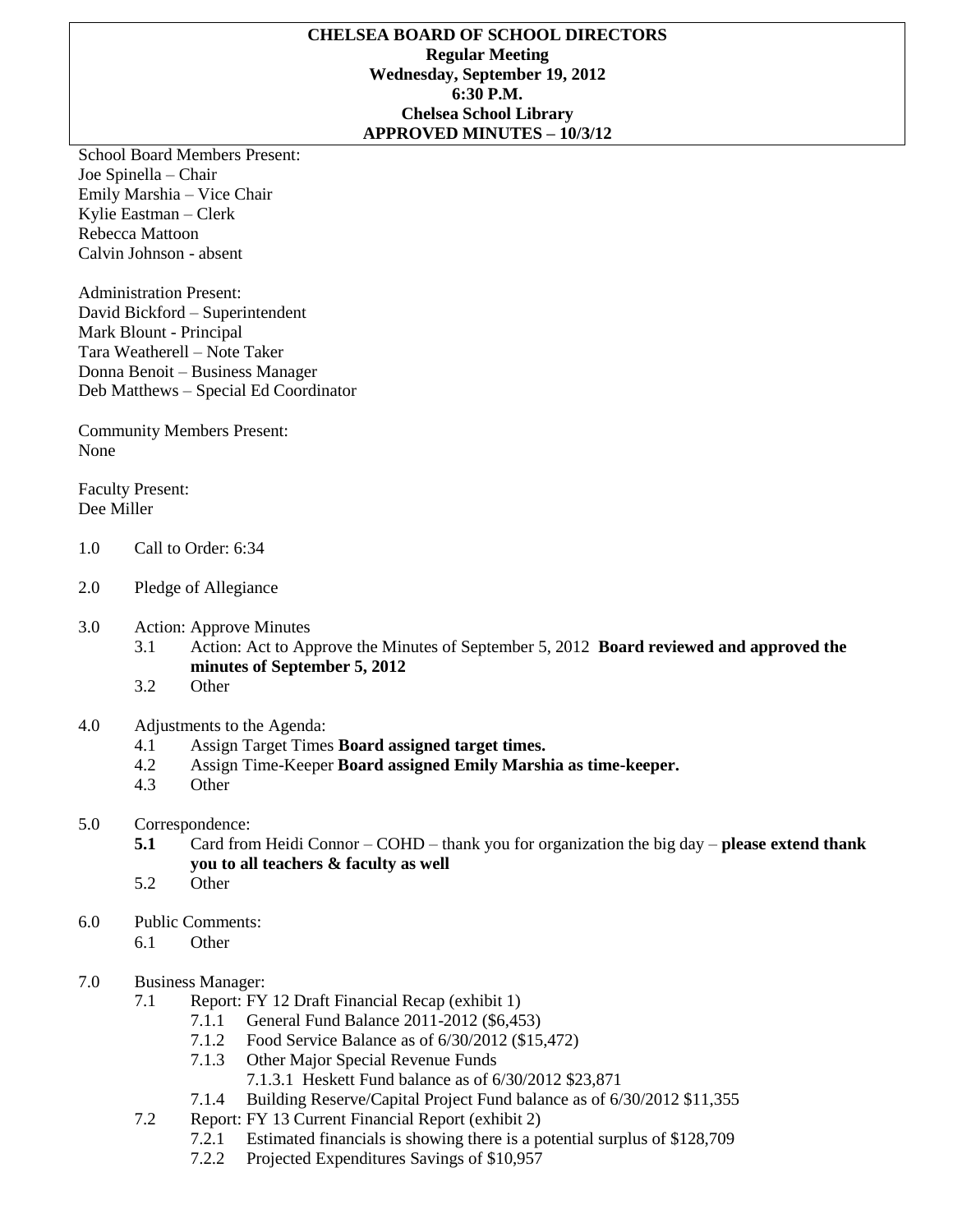- 7.3 Resolution for Appointment of Assistant Treasurer
- 7.4 Jane Cushman needs to have a new Assistant Treasurer People's Bank is requiring a resolution be signed by the School Board Chair – **Board moved and approved appointment of Jean Bernier as Assistant Treasurer to School Treasurer Jane Cushman.**
- 7.5 Special Revenue Funds Review **Mark is going to work on obtaining proposals from the departments that have funds still available on what they could use these funds for.** 
	- 7.5.1 Chelsea Public School Fund March 2004 \$683.16
	- 7.5.2 Chelsea Public School Fund December 2002 \$1,786
	- 7.5.3 VT Community Foundation November 2002 \$1,903
	- 7.5.4 CPOW Grant May 2006; January 2006; January 2007 \$1,496
	- 7.5.5 Freeman Funds \$1,707
	- 7.5.6 Heskett Funds \$23,871
	- 7.5.7 Pomerantz Donation \$179
- 8.0 Director of Special Education:
	- 8.1 Report
		- 8.1.1 Official child count is required to be done December  $1<sup>st</sup>$  every year for every student who is eligible for an IEP in OWSU; start unofficial pre-count in September to determine what the needs are for the current school year – this report was reviewed by the board – currently the average case load is between 20 to 25 students and in Sharon it is 31; they are in need of assistance in handling this case load and as a result Deb is approaching each school to determine how assistance can be given – either by hiring a new person or assigning another school's instructor to assist. Another unofficial count will be completed in March and the exit count occurs in June in prep for the next school year.
		- 8.1.2 Mary-Sue will be here tomorrow to meet everyone and she will be co-teaching every Tuesday for the school year – this also counts toward professional development
	- 8.2 Other

# 9.0 Principal

- 9.1 Report: Principal's Report (see exhibit 3 for further detail)
	- 9.1.1 In-service held on 9/13 Professional Development Committee's focus is K-12 differentiated instruction.
	- 9.1.2 Strategic Intervention Model Professional Development 3 middle school & high school teachers have expressed interest in SIM, offered through funds available by OWSU
	- 9.1.3 Full faculty meeting September 4, 2012 Deb Matthews provided a 30 minute overview of special education law with a follow up PowerPoint
	- 9.1.4 Improvement in Mathematics Pam Quinn is working with faculty K-8 on the development  $\&$ implementation of common math assessments
	- 9.1.5 iPad Timeline Pam is following up on additional requests and information prior to implementation
	- 9.1.6 Budget/Development Donna Benoit will provide a suggested template to SU Principals; a budget timeline will be available to the Board at its next regular meeting board reviewed the draft timeline
	- 9.1.7 Student Activities:
		- 9.1.7.1 MS Choir at Orange County Court House Flag Dedication 9/5/12
		- 9.1.7.2 HS Law & Civics Class students and teacher Pete Ginsbury attended special session of VT Supreme Court at Orange County Court House Flag Dedication – 9/12/12
		- 9.1.7.3 K-5 Students attended World's Fair in Tunbridge 9/13/12
		- 9.1.7.4 College Fair at St. Michael's College. 15 Juniors & 2 Seniors attended the college fair on 9/13 under the direction of School Counselor Mindy Farnham
		- 9.1.7.5 Wyatt Kay's Poem was put in the Valley News
		- 9.1.7.6 Mark will be attending the Senior Citizens Luncheon
	- 9.1.8 Communications & Community Relations
		- 9.1.8.1 Worked with K-12 Music Teacher Jennifer Chambers and faculty on the date for a Winter Concert, set for December 6, 2012 @ 6 pm in Gym
	- 9.1.9 Other:
		- 9.1.9.1 Holding short weekly Focus Meetings with the School Counselor, School Nurse, Student Behavior Specialist, Maintenance/Custodial Supervisor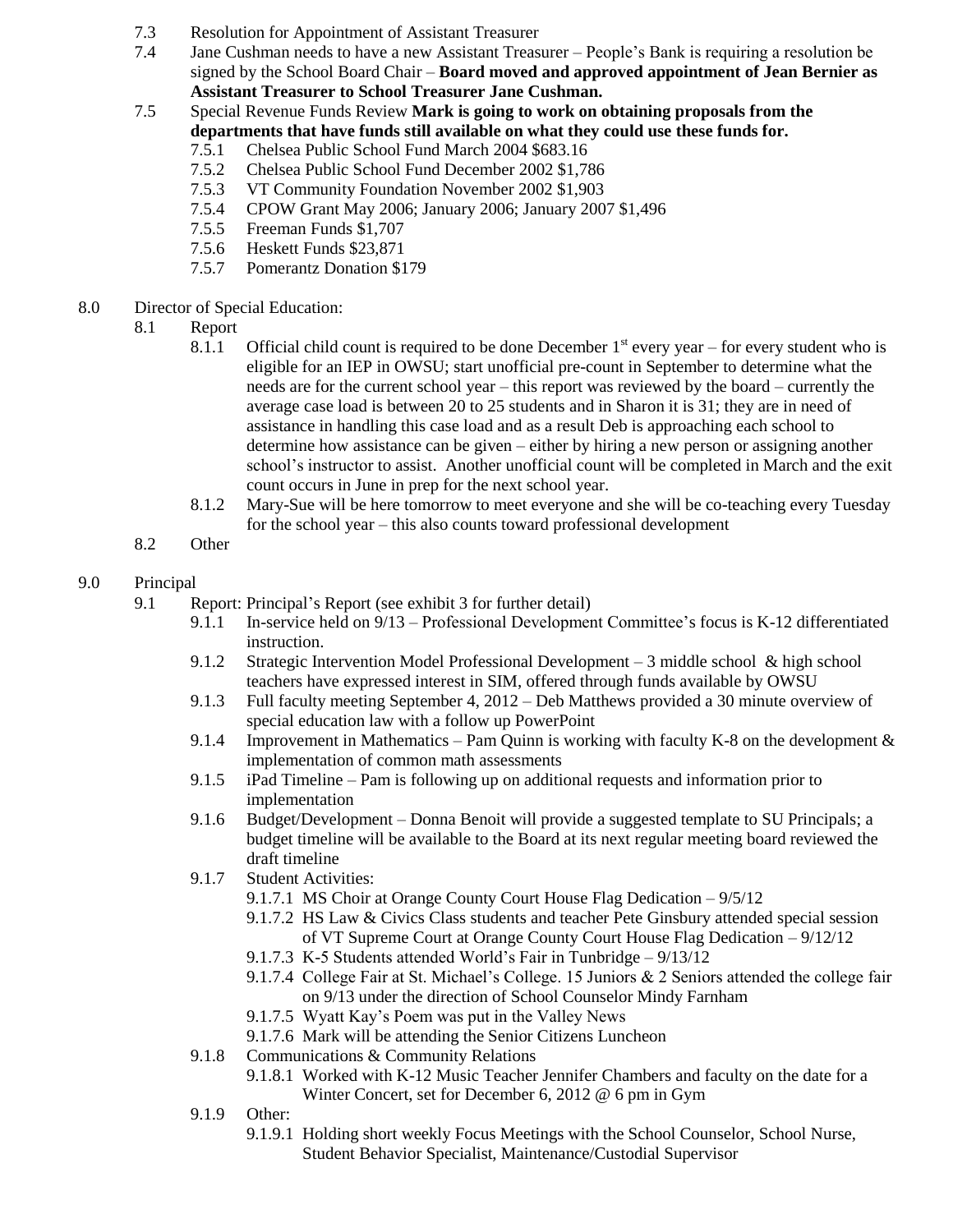- 9.1.9.2 Strong communications in place school-wide, shifted faculty emphasis on students with EST plans. EST meetings will be held twice per month along with the monthly Full Faculty and Curriculum Meetings
- 9.2 Honor Roll Criteria (exhibit 4)
	- 9.2.1 Three Honor Roll Sections
		- 9.2.1.1 Principal's List all  $A+$
		- 9.2.1.2 High Honors all A's  $\&$  B's
		- 9.2.1.3 Honors  $A$ 's, B's and no more than one C
		- 9.2.1.4 Pass/Fail grades are not used in determining one's grade point average or honor roll
	- 9.2.2 Assemblies for 2012-2013
		- 9.2.2.1 Thursday, November 15 @ 8:25
		- 9.2.2.2 Thursday, January 31 @ 2:30
		- 9.2.2.3 Thursday, May 2 @ 6:30 students who earned honor roll for quarters 1-3 to host a banquet at school with recognized students and their families
	- 9.2.3 Recommendation for 2013-2014
		- 9.2.3.1 Honor roll is calculated every quarter & published in local papers to be considered for honor roll student must meet the following criteria
			- 9.2.3.1.1 Principal List all grades must average A
			- 9.2.3.1.2 High Honors all grades must average A- with no grade lower than B
			- 9.2.3.1.3 Honors all grades must be B- or higher
- 9.3 Fall Census (exhibit 5)
	- 9.3.1 K=10; 1=10; 2=10; 3=11; 4=14; 5=10; 6=13; 7=10; 8=11; 9=28; 10=23; 11=18; 12=11 Total 179
	- 9.3.2 High School Information
		- 9.3.2.1 9<sup>th</sup> Grade Chelsea = 17; Washington = 3; Tunbridge = 3; Corinth = 2; South Royalton  $= 1$
		- 9.3.2.2 10<sup>th</sup> Grade Chelsea = 13; Washington = 5; Tunbridge = 3; Corinth = 1; Williamstown  $= 1$
		- 9.3.2.3  $11^{th}$  Grade Chelsea = 9; Washington = 4; Tunbridge = 1; Corinth = 3; Foreign Exchange  $= 1$ (Germany)
		- 9.3.2.4 12<sup>th</sup> Grade Chelsea = 5; Washington = 2; Tunbridge = 1; Corinth = 1; Orange = 1; Foreign Exchange  $= 1$  (Spain)
		- 9.3.2.5 Total RTCC Students =  $6(3 \text{ Tution})$

### 10.0 Superintendent

- 10.1 Report:
- 10.2 Employee Follow-Up
- 10.3 Other:

### 11.0 OWSU

- 11.1 Report:
	- 11.1.1 Discussed the Special Education Issues
	- 11.1.2 Reflected on the Wagon Wheel Meetings
	- 11.1.3 Merged Bargaining 1 member from each board will be on this committee **Decision has to be made at the next meeting who will participate from Chelsea's Board**
	- 11.1.4 Curriculum Directors for OWSU was discussed interview was done by the Executive Board – an offer was made and accepted but the individual's board has not been notified so name will not be released until this has been done – hopefully will be tomorrow.
- 11.2 Future Meeting Dates:
	- 11.2.1 October 4, 2012 @ 6:30 PM Executive Committee Meeting at OWSU
- 12.0 Other
- 13.0 RTCC Representative
	- 13.1 Report: None.
	- 13.2 Other:
- 14.0 Old Business